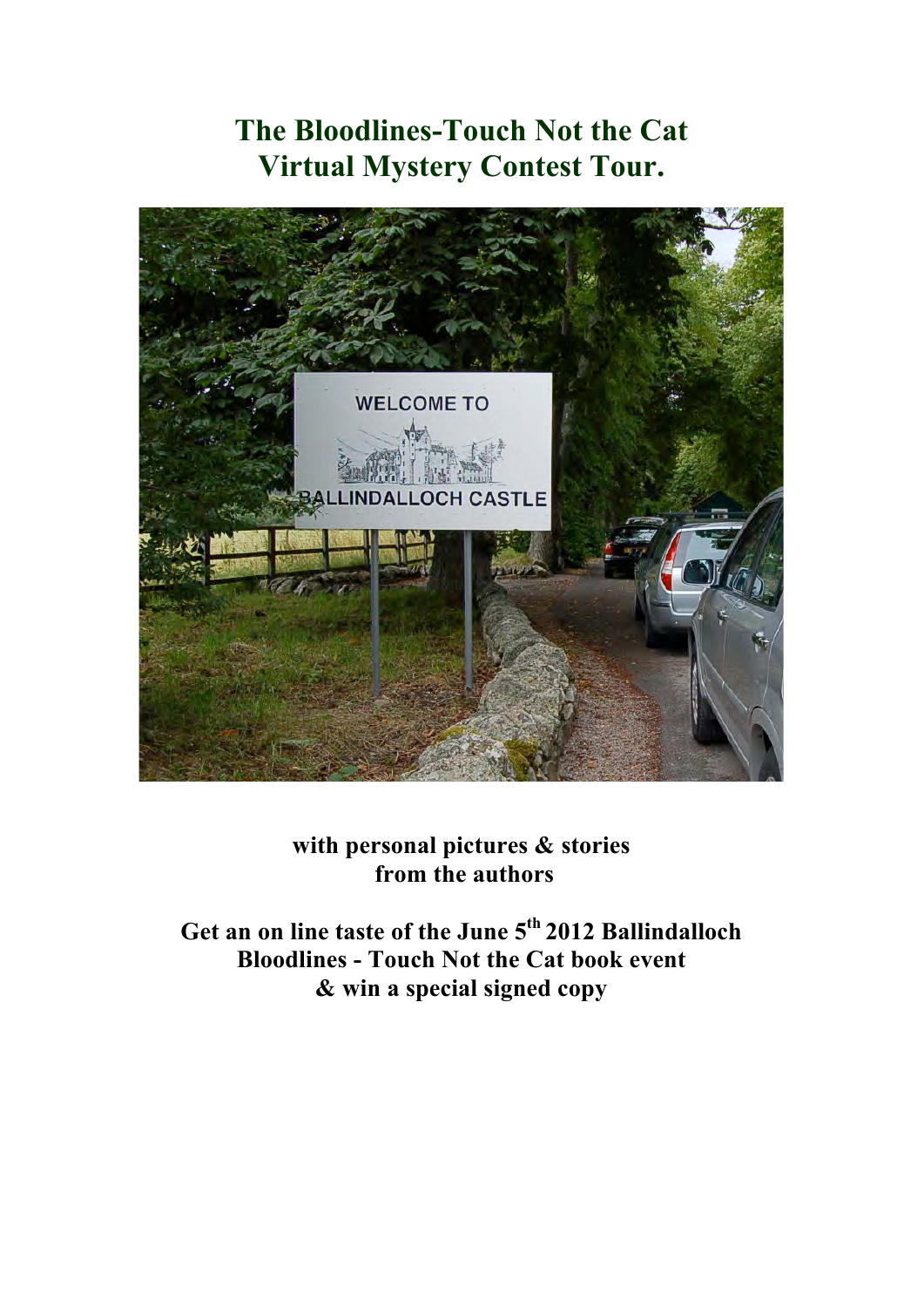#### **Mystery Tour Contest Guidelines:**

**All answers to the 7 questions below are to be found in the genealogy mystery novel Bloodlines - Touch Not the Cat. (including the reader's notes)**

**Write the correct answers on the form below, mentioning the correct A, B, C or D choice behind the corresponding question.**

Question 1. ………………………….

Question 2. ………………………….

Question 3. ………………………….

Question 4. ………………………….

Question 5. ………………………….

Question 6. …………………………

Question 7. ………………………….

**Copy & paste your answers into a mail to : info@touchnotthecat.com subject: mystery contest.**

**Closing date: July 7th 2012**

**The 7 winners of a Ballindalloch June 5th 2012 signed copy will be informed by mail no later than 31-07-2012.**

**When given permission by the winners, the names will be published on www.touchnotthecat.com in August 2012.**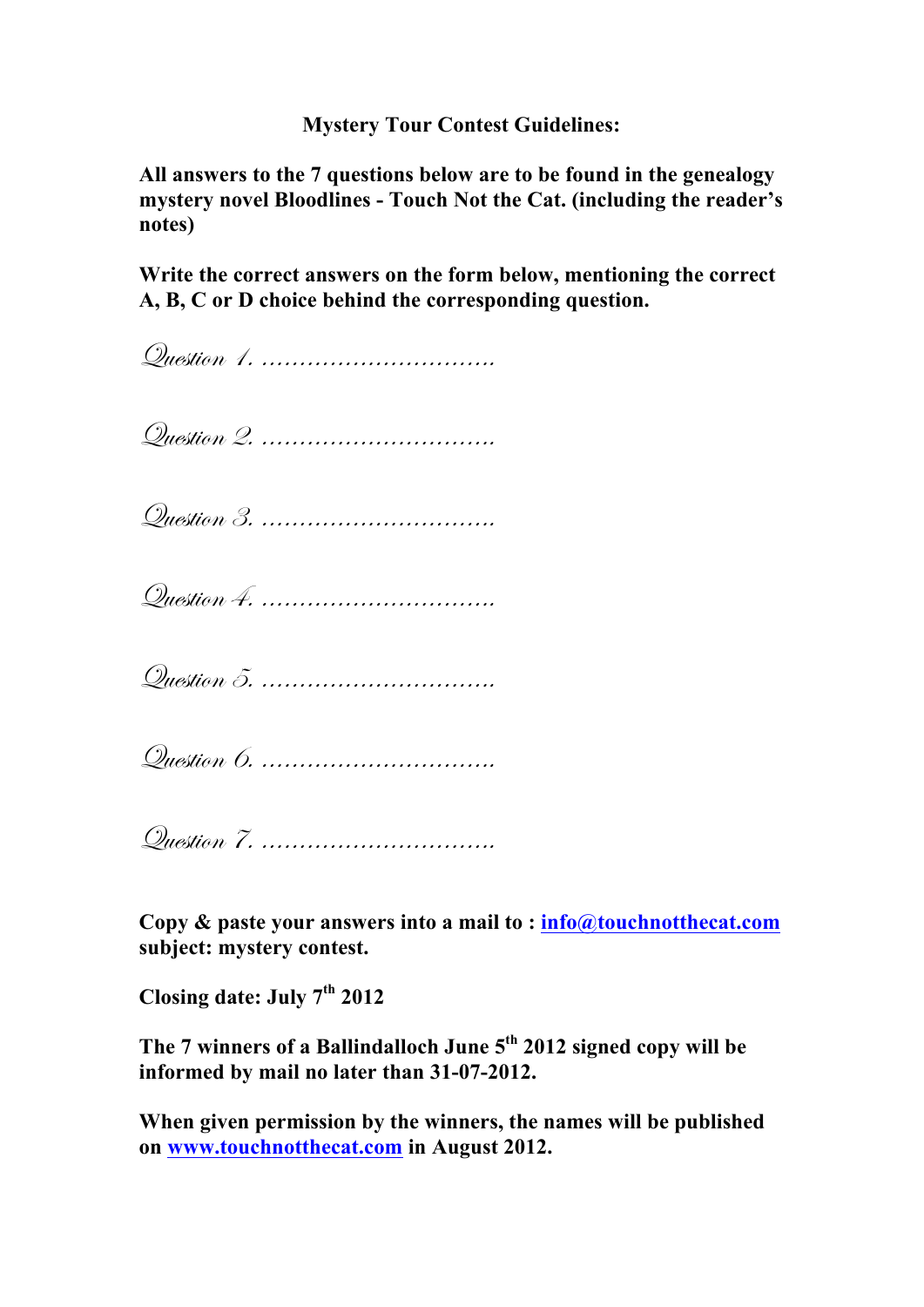#### Question 1.

The beauty of the impeccably kept Walled Garden on the Ballindalloch Estate inspired the authors to include a scene in Bloodlines-Touch Not the Cat.

1: Which Red Rose is mentioned by character John Macpherson?

- A: The Bonnie Lass
- B: The Ballindalloch Rose
- C: The Linda Campbell Rose
- D: The Robert Burns Rose





(For some extra rosy entertainment click: http://www.youtube.com/watch?v=cBCQMWMbeMU )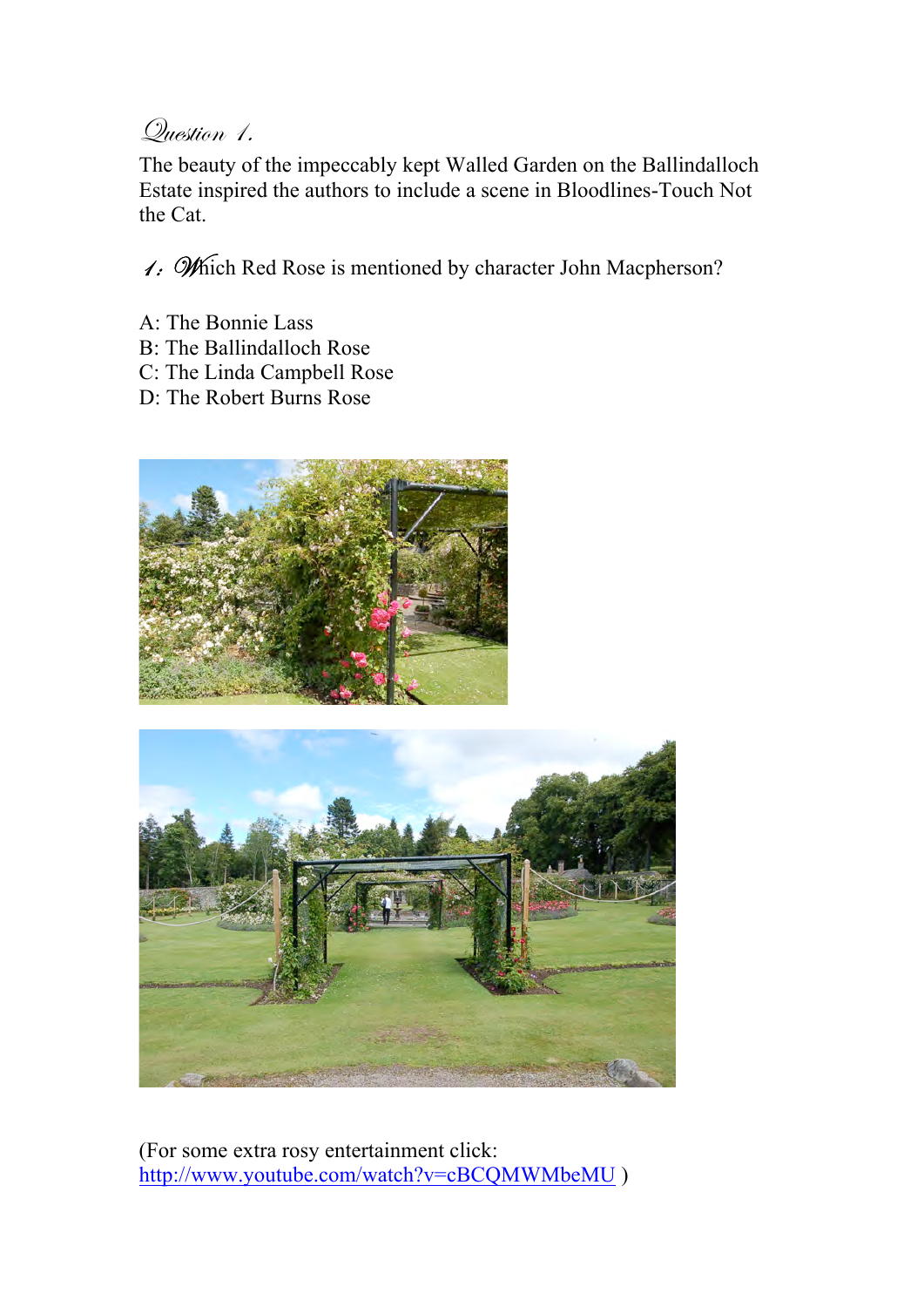2: Which river depicted here, as it is running through the Ballindalloch Estate, is known as the fastest flowing river in the United Kingdom?

A: The River Avon B: The River Don C: The River Spey D: The River Dee



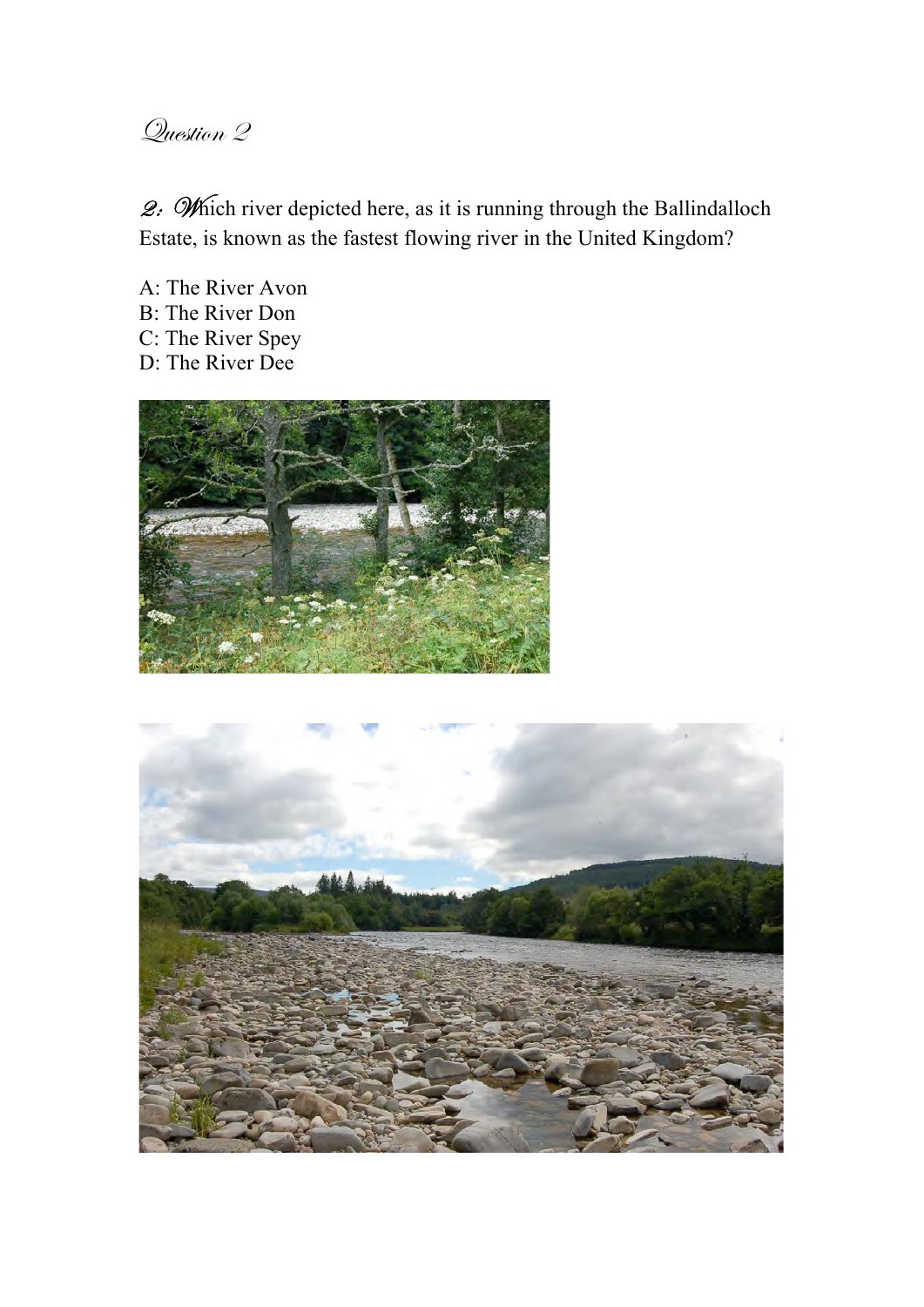While doing research in the area surrounding Ballindalloch Castle, Tom & Ingrid visited the Ballindalloch golf course and asked one of the locals how one would have traveled from Ballindalloch to Boston in 1895. The surprising answer supplied them with a treasured feature in the book: Ballindalloch train station. Hidden in a small valley close to the castle, the stationhouse nowadays serves as a community centre. When researching Alexander's route further the authors discovered another special train going from New York to Boston.

3: Which  $19<sup>th</sup>$  century author wrote a poem about this "Ghost" train

A: Robert Browning B: Mark Twain C: Rudyard Kipling D: Oscar Wilde



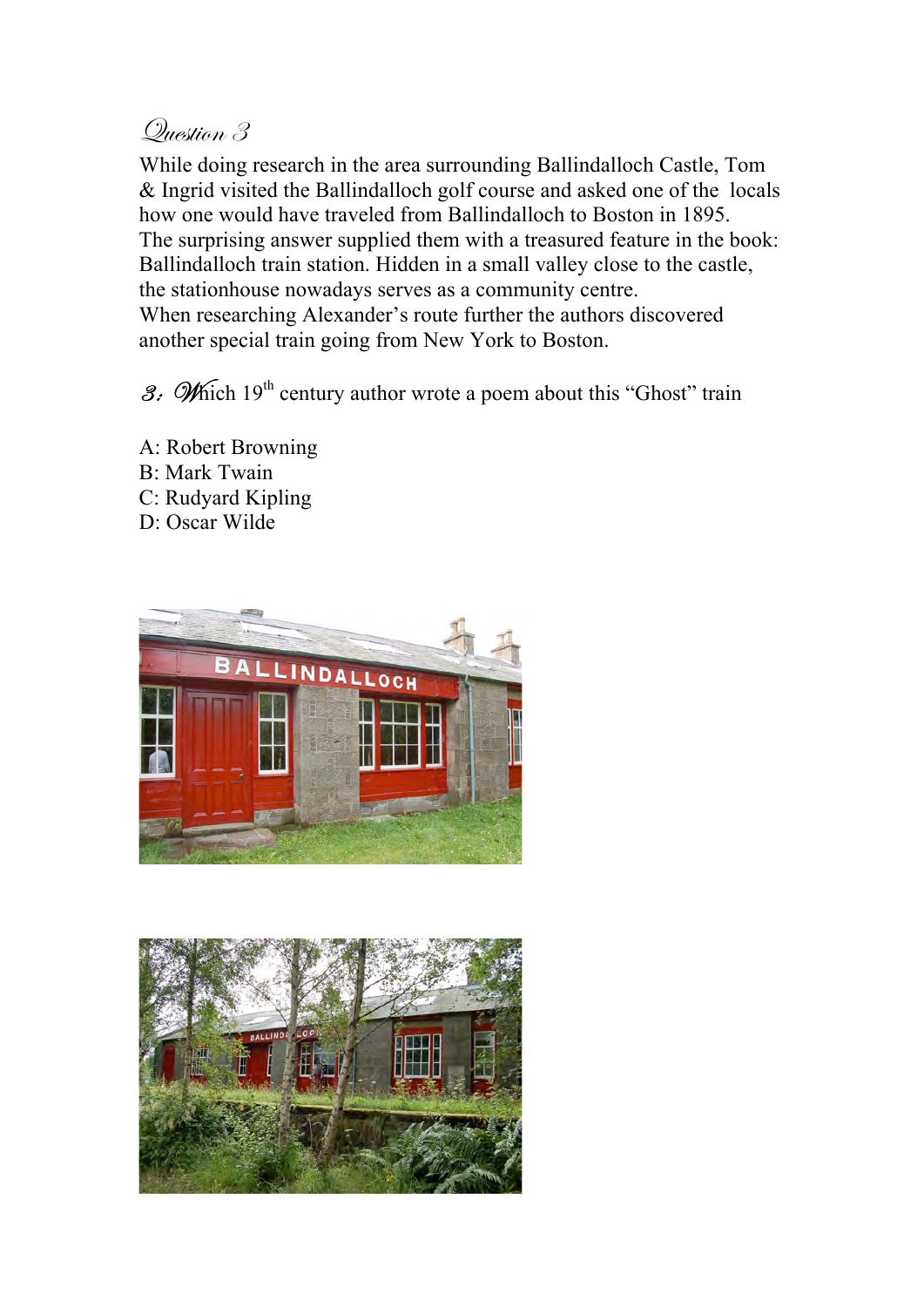A visit to Scotland changed the political views of famed Belgian author/artist Hergé and inspired him to write the Tin Tin album " The Black Island".

While writing Bloodlines -Touch Not the Cat, Tom & Ingrid researched the impact Scotland had on Hergé and decided to include a reference to the comic strip albums in their mystery novel, even though it was difficult to establish how many people would still remember the Tin Tin comic books.

It brought a huge smile to their faces ,when soon after it was announced that Steven Spielberg was to release " The Secret of the Unicorn" (2011) bringing Tin Tin back to public's attention.

 $\mathcal{A}$ :  $\mathcal{W}$  hich duo portrayed in Bloodlines-Touch Not the Cat; is compared to the Thomson & Thompson twins, except for the bowler hats missing?

- A: Cathy Stewart & Steve Hicks
- B: Angus Macpherson Jr. & George Macpherson.
- C: Wayne & Eleanor Stewart.
- D: Maggie & Euphemia

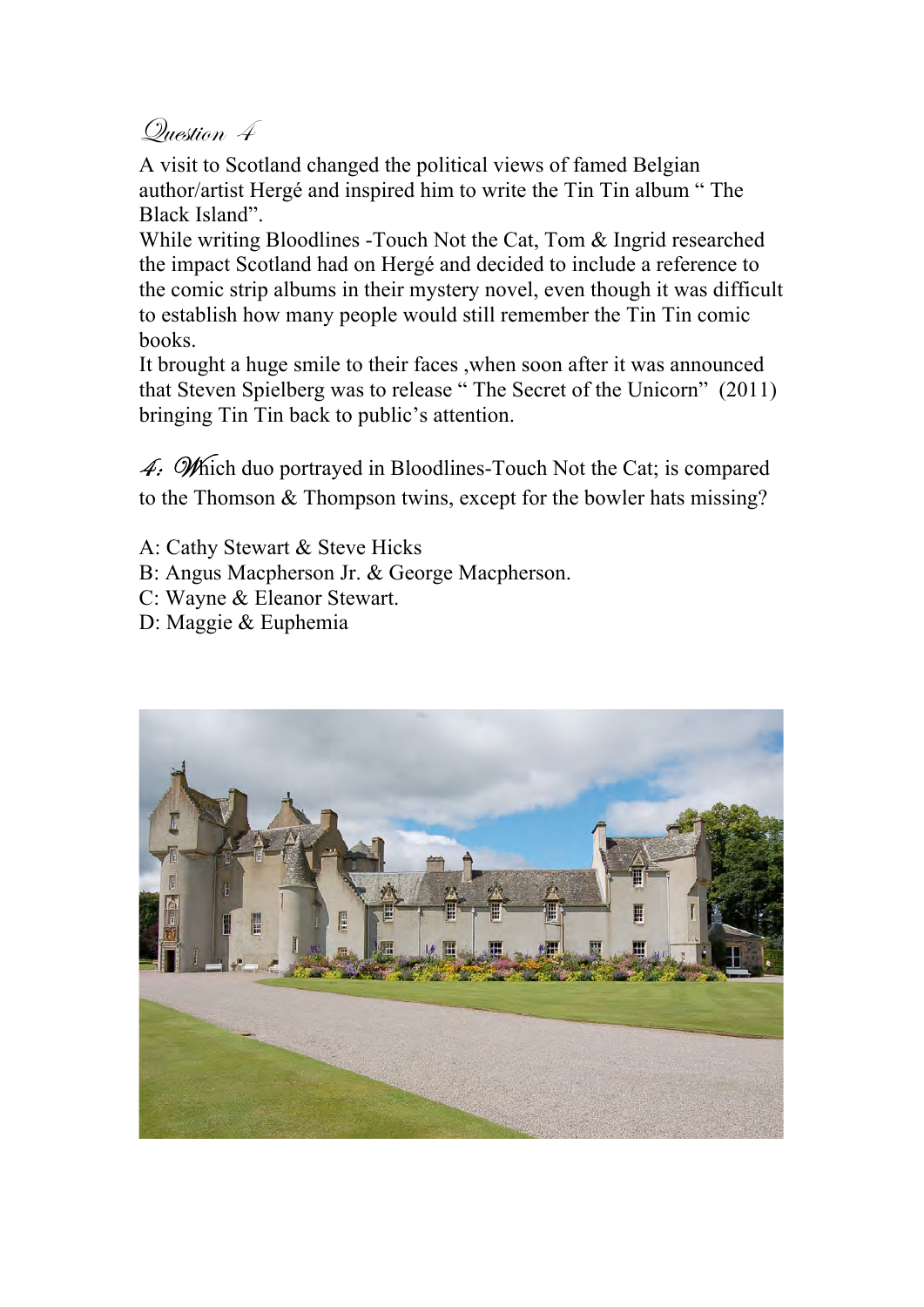Even Cathy Stewart, who reluctantly flew from North Carolina to Scotland, had to admit while being driven from Dyce Airport to the Ballindalloch Estate, by Mr. Christie, that the highland scenery acts like balm to the restless soul.

 $5.$   $\mathscr{H}$  did Cathy and Mr. Christie find each other at the airport?

- A: Christie was holding a sign saying: "Cathy Stewart"
- B: Christie recognized Cathy as a Macpherson
- C: Christie was given a picture of Cathy
- D: Cathy had a picture of Mr. Christie.

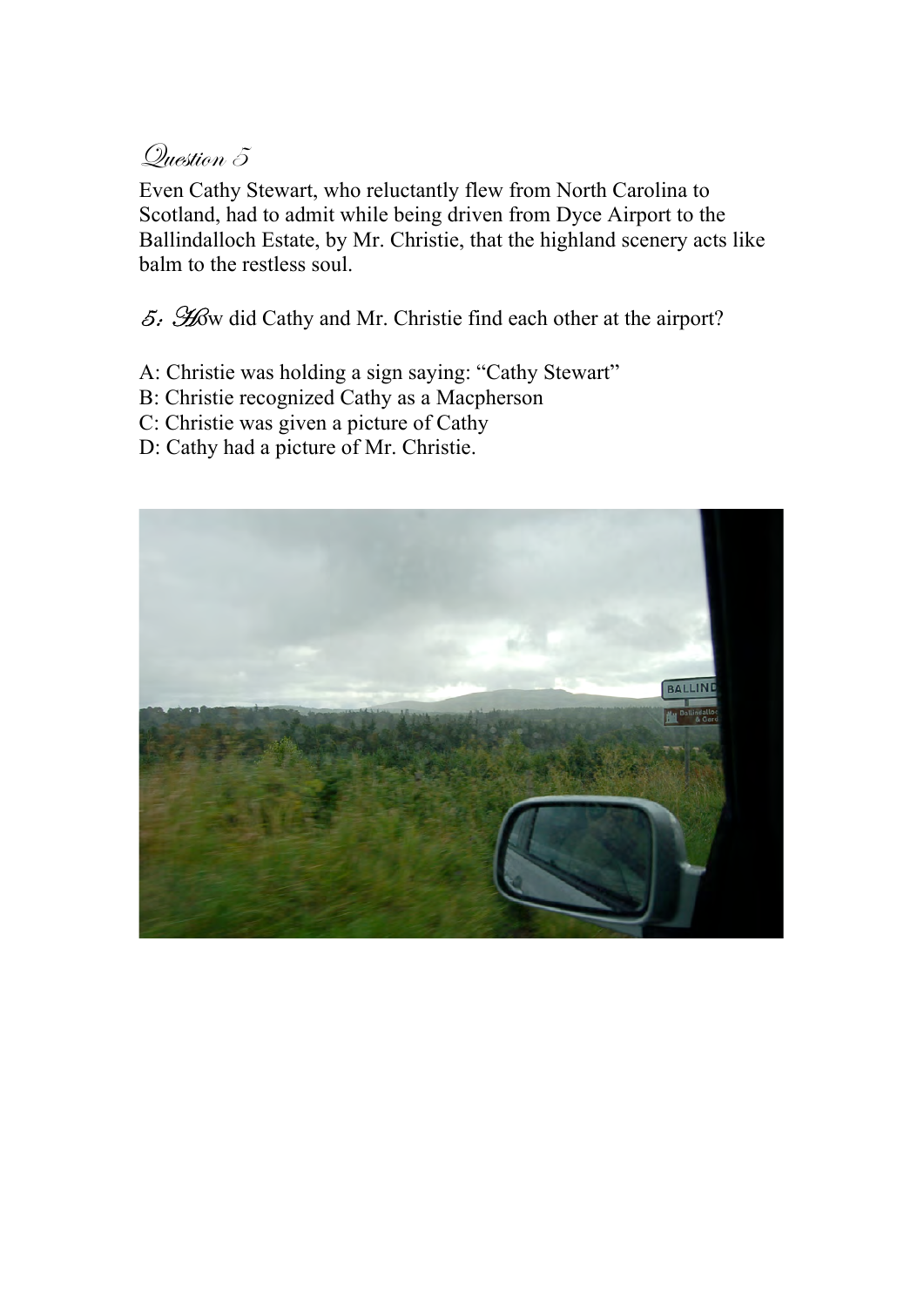When looking for a location to base the Bloodlines-Touch Not the Cat storyline, co-author Tom McKerley randomly chose an existing castle from the Internet. His main reason for selecting Ballindalloch Castle was that to this day the same family has lived on the estate for over 450 years. The name "Macpherson" came with the castle; even though the characters in the book are entirely fictional and have nothing whatsoever in common with existing people either in the present or the past.

 $6.$  The Ballindalloch website in the novel Bloodlines-Touch Not the Cat, also depicts a ghost that will not be found on the existing official site. Who is this ghost?

- A: Edward Macpherson who mysteriously disappeared in the Tay Bridge disaster of 1879
- B: Malcolm Macpherson, killed during the prohibition years in the United States, presumably by Al Capone himself.
- C: The Green Lady, in the nursery of Ballindalloch Castle
- D: Gordon Macpherson, who allegedly disappeared while salmon fishing on the Ballindalloch Estate.